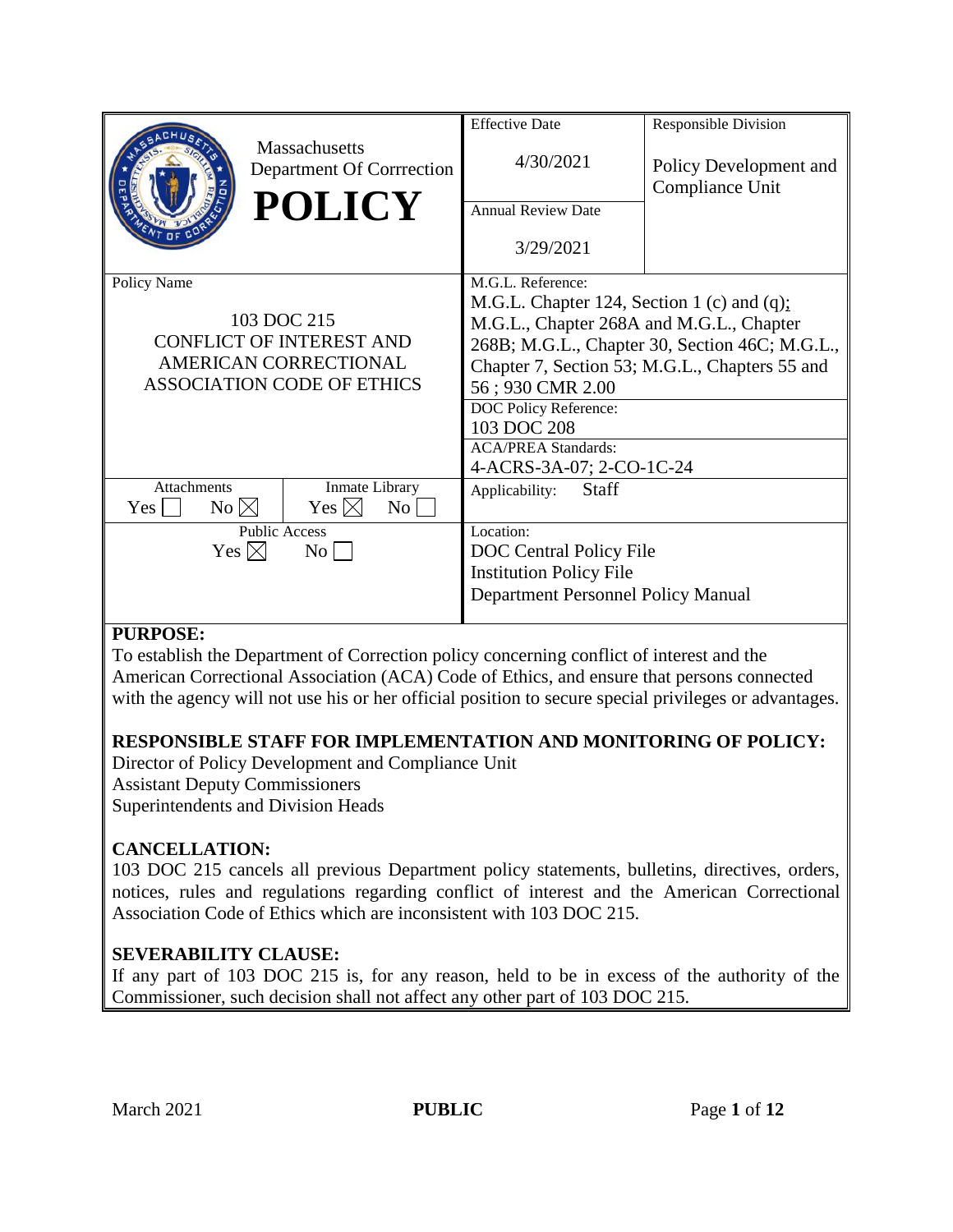# **TABLE OF CONTENTS**

| 215.01 | <b>State Ethics Commission</b>                                                                | 3  |
|--------|-----------------------------------------------------------------------------------------------|----|
| 215.02 | <b>Standards of Conduct</b>                                                                   | 3  |
| 215.03 | Bribes, Gifts, Offers, and Promises to Department Employees                                   | 4  |
| 215.04 | Limits on Private Activities                                                                  | 5  |
| 215.05 | Former Department Employees and Partners of Present and Former<br><b>Department Employees</b> | 5  |
| 215.06 | <b>Restriction of Official Actions</b>                                                        | 6  |
| 215.07 | Nepotism                                                                                      | 6  |
| 215.08 | <b>Financial Interests in State Contracts</b>                                                 | 7  |
| 215.09 | <b>Financial Disclosure</b>                                                                   | 8  |
| 215.10 | <b>Political Activities</b>                                                                   | 9  |
| 215.11 | Penalties                                                                                     | 10 |
| 215.12 | Executive Office of Public Safety Policy Regarding Outside Consulting<br>and Employment       |    |
| 215.13 | American Correctional Association Code of Ethics                                              | 10 |
| 215.14 | Communication of this Policy                                                                  | 12 |
| 215.15 | In-Service Training                                                                           | 12 |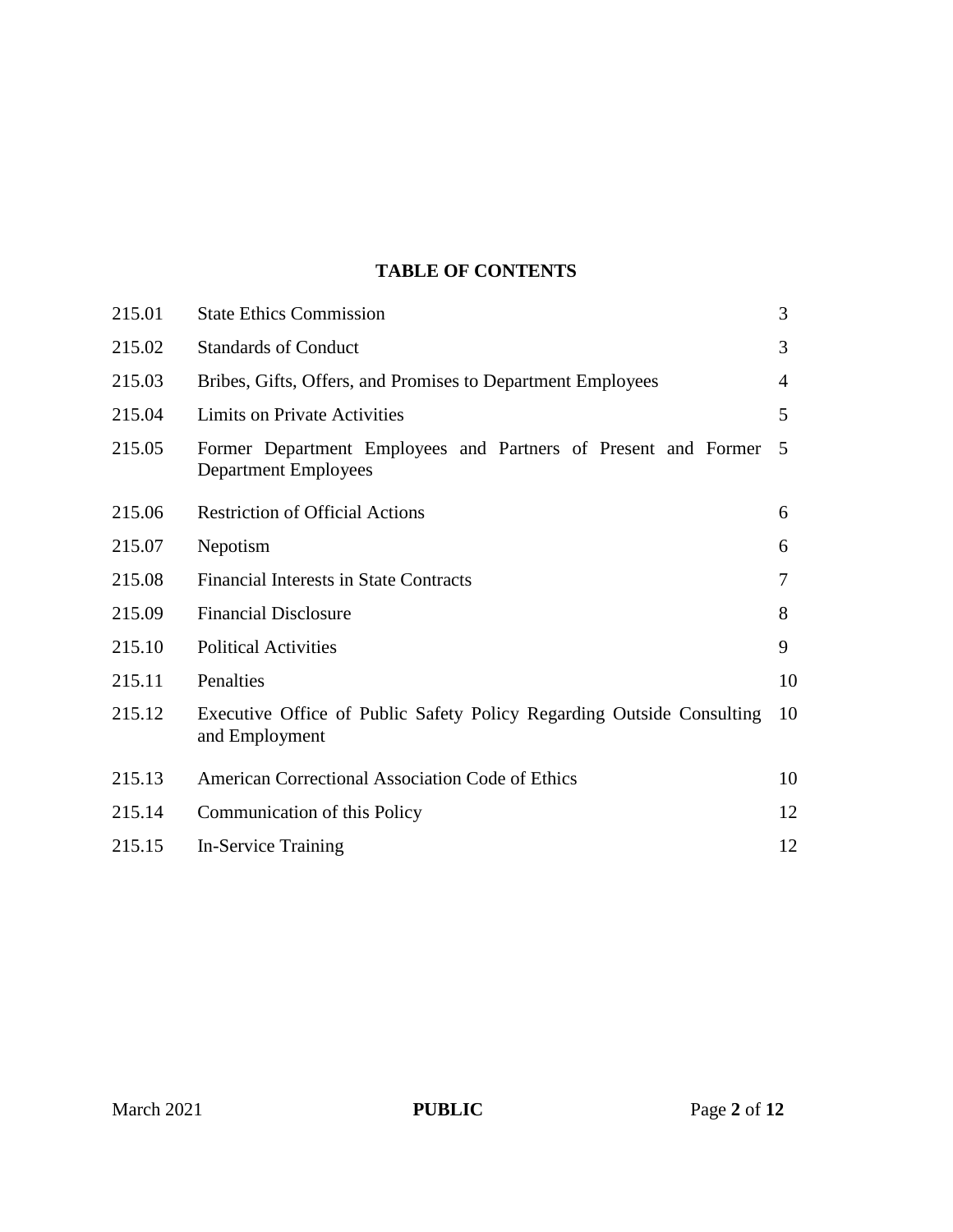### **215.01 STATE ETHICS COMMISSION**

- 1. The State Ethics Commission (SEC) was created to administer the conflict of interest and financial disclosure laws, M.G.L., Chapter 268A and M.G.L., Chapter 268B. The SEC has published A Practical Guide to the Conflict of Interest Law and Financial Disclosure Law for State Employees ("Guide") which clarifies and provides many examples of the prohibitions set forth in the laws. A copy of this guide is available in the Department of Correction (DOC) Division of Human Resources for reference.
- 2. A DOC employee may call the SEC at (617) 371-9500 for informal, confidential advice on the conflict of interest law, or he/she may seek a written advisory opinion from the SEC. Additional information on how to obtain legal advice is set forth in the law.

## **215.02 STANDARDS OF CONDUCT**

Section 23 of Chapter 268A sets forth the following Standards of Conduct:

- 1. No current officer or employee of the DOC shall knowingly, or with reason to know:
	- a. Accept other employment involving compensation of substantial value, the responsibilities of which are inherently incompatible with the responsibilities of his/her/their public office.
- 2. Solicit or receive anything of substantial value for such officer or employee, which is not otherwise authorized by statue or regulation, for or because of the officer or employee's official position.
	- a. Use or attempt to use such official position to secure for such officer, employee or others unwarranted privileges or exemptions which are of substantial value and which are not properly available to similarly situated individuals.
- 3. Act in a manner which would cause a reasonable person, having knowledge of the relevant circumstances, to conclude that any person can improperly influence or unduly enjoy his favor in the performance of his official duties, or that he is likely to act or to fail to act as a result of kinship, rank, position or undue influence of any party or person. It shall be unreasonable to so conclude if such officer or employee has disclosed in writing to his appointing authority or, if no appointing authority exists, discloses in a manner which is public in nature, the facts which would otherwise lead to such conclusion; or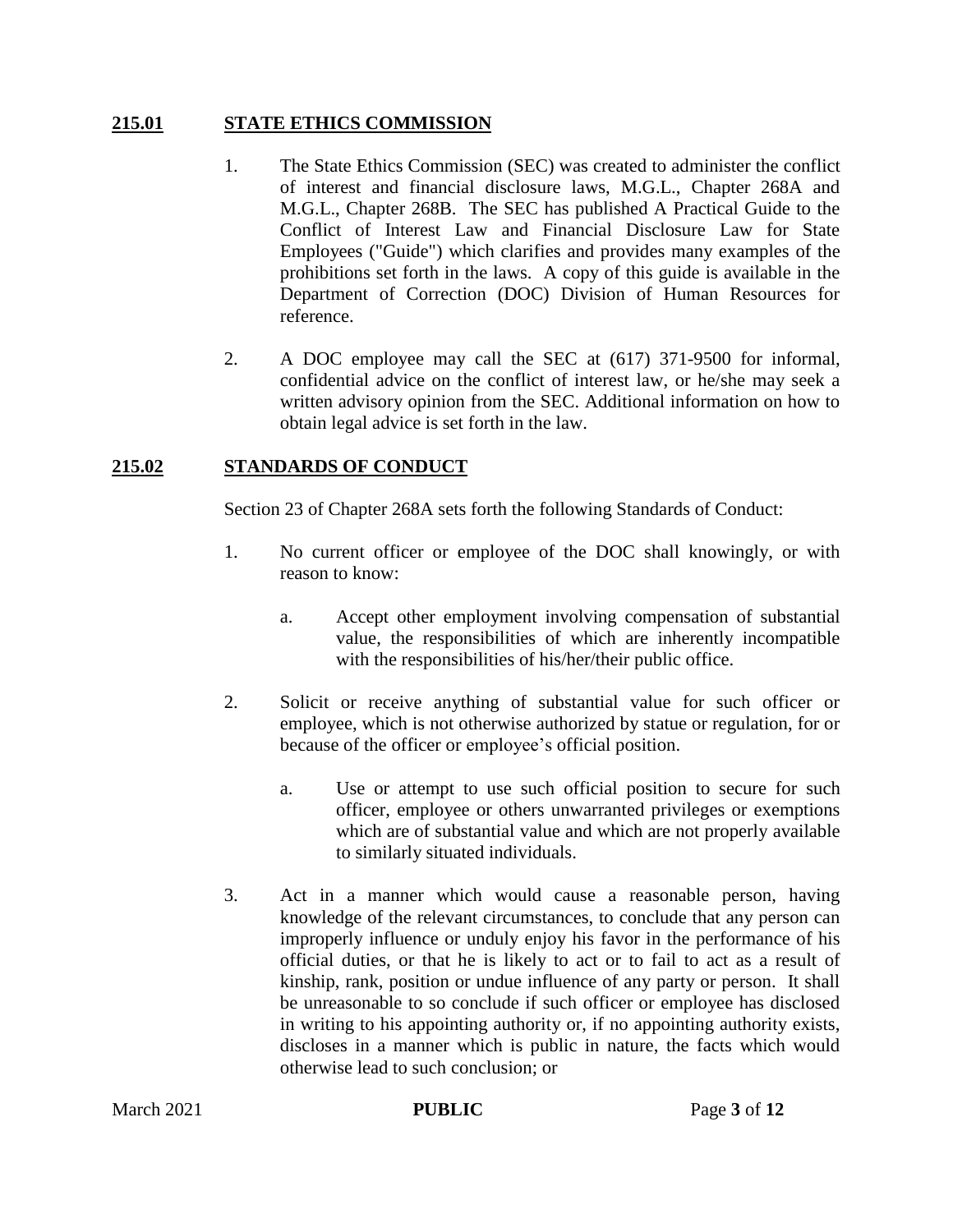- 4. Present a false or fraudulent claim to his employer for any payment or benefit of substantial value.
	- a. No current or former employee of the DOC shall knowingly, or with reason to know:
		- i. Accept employment or engage in any business or professional activity which will require him to disclose confidential information which he has gained by reason of his official position or authority.
		- ii. Improperly disclose material or data within the exemptions to the definition of public records as defined by section seven of chapter four, and were acquired by him in the course of his official duties nor use such information to further his personal interest.

**NOTE:** Substantial value has been set at fifty dollars (\$50.00) by the courts and the SEC

## **215.03 BRIBES, GIFTS, OFFERS, AND PROMISES TO DEPARTMENT EMPLOYEES**

- 1. Bribes, Gifts, Offers and Promises to Influence Official Acts. A DOC employee is prohibited from corruptly seeking or receiving bribes, gifts, promises, or anything else of value from any person(s) including an inmate in return for being influenced in the performance of official acts. The thing of value which is solicited or accepted need not be money (for example, trips or improvement to one's home are covered, as well). M.G.L., Chapter 268A, Section 2 should be consulted for more specific information.
- 2. Additional Compensation or Gratuities for Official Acts. A DOC employee is prohibited from seeking or receiving any additional compensation, tips, gratuities, or anything else of substantial value over and above his/her/their regular pay for performance of official duties. As in the case of subsection 1 above, the thing of value which is solicited or accepted need not be money. The section of the law dealing with "gifts" should be consulted for additional information.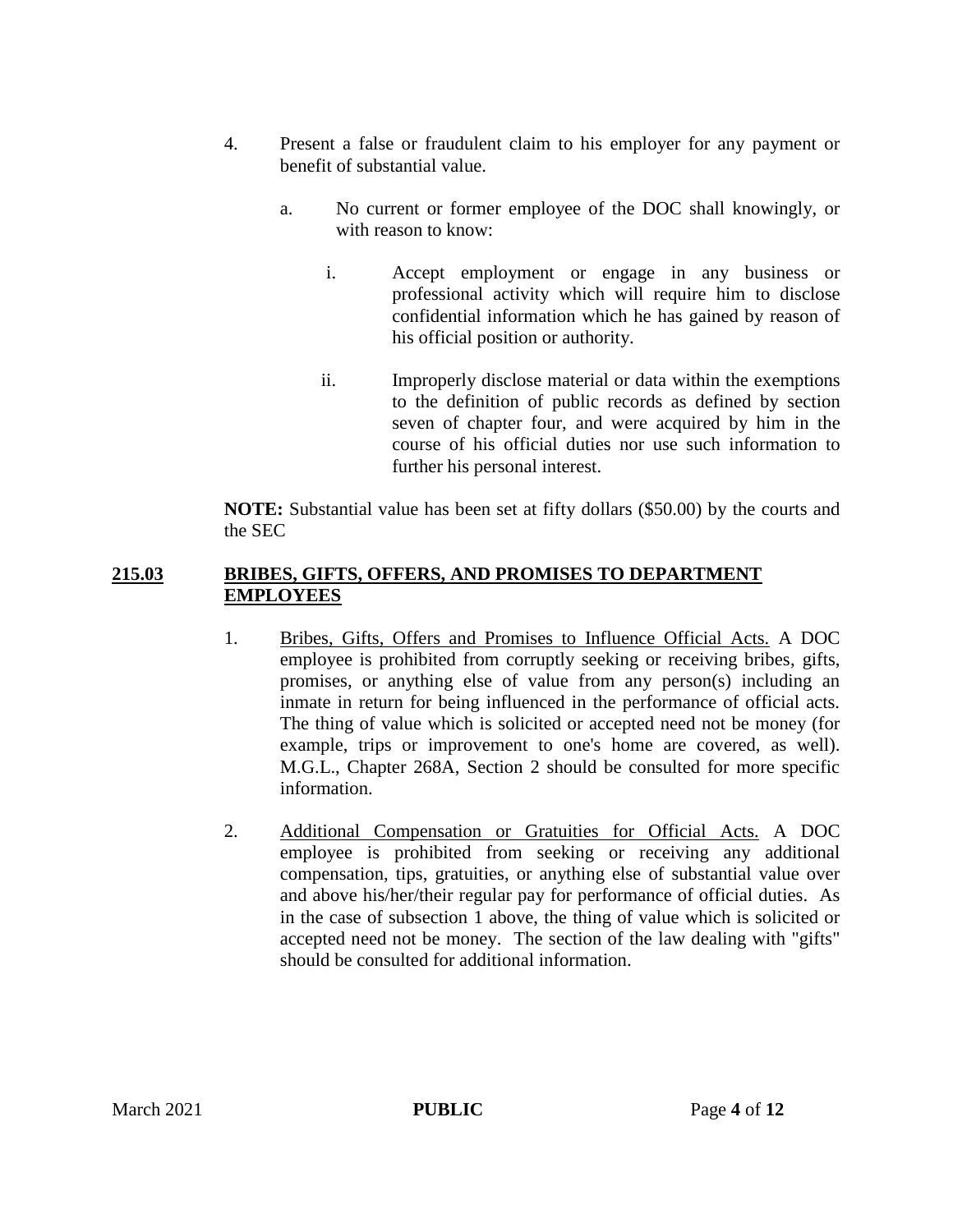### **215.04 LIMITS ON PRIVATE ACTIVITIES**

- 1. A DOC employee is prohibited from acting as an agent or attorney for a private party in relation to any particular matter of direct and substantial interest to the Commonwealth.
- 2. The conflict of interest law imposes fewer restrictions on special state employees. The law should be consulted for the specific restrictions.

### **215.05 FORMER DEPARTMENT EMPLOYEES AND PARTNERS OF PRESENT AND FORMER DEPARTMENT EMPLOYEES**

- 1. A former DOC employee is prohibited from acting as an agent or attorney for, or receiving compensation directly or indirectly from, anyone other than the Commonwealth or a state agency in connection with any particular matter in which the state is a party or has a direct and substantial interest and in which he/she participated as a state employee.
- 2. A former DOC employee is prohibited for one year after leaving state service from appearing before any court or state agency on behalf of anyone other than the state in connection with a particular matter in which the state is a party or has a direct and substantial interest, and the matter was within the employee's official responsibility within the two-year period before leaving state service.
- 3. A former DOC employee is prohibited from serving as a legislative agent (lobbyist) for anyone other than the Commonwealth for one year after the employee leaves the DOC.
- 4. A former DOC employee whose salary was not less than in Step 1 of Job Group M-VII in the management salary schedule in M.G.L., Chapter 30, Section 46C is prohibited for one year after leaving state service from becoming an officer, or employee of a business organization which is or was a party to any privatization contract as defined in M.G.L., Chapter 7, Section 53 and in which contract he/she participated in as a state employee unless, before the termination of his/her/their state employment, the Governor determines in writing filed with the SEC that such participation did not significantly affect the terms or implementation of such contract.
- 5. The partner of a current DOC employee is prohibited from acting as an agent or attorney for anyone other than the state in connection with a particular matter in which the state is a party or has a direct and substantial interest and in which the DOC employee has ever participated or over which he/she has official responsibility.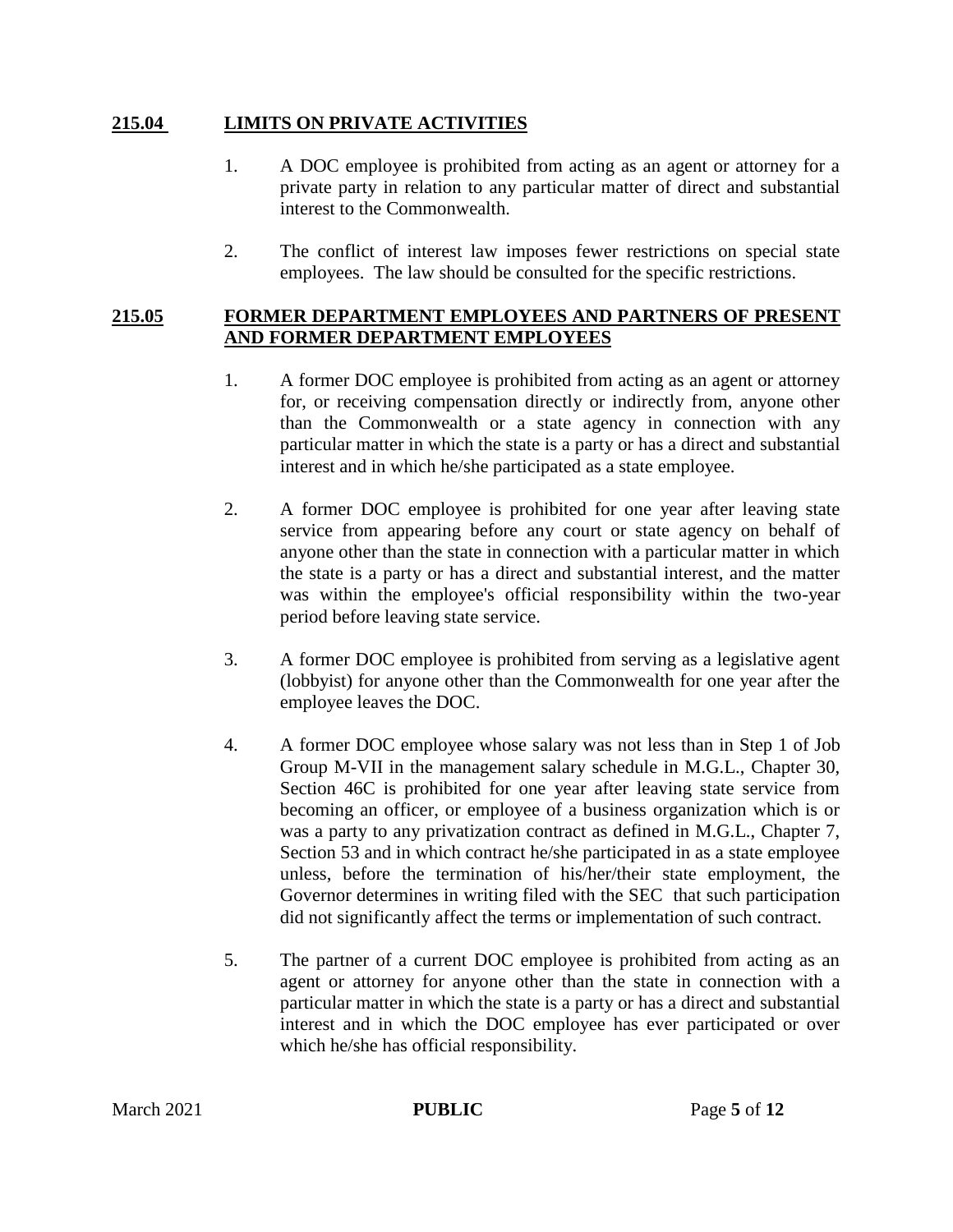- 6. The partner of a former DOC employee is prohibited for one year after the former employee leaves state service from engaging in any activity in which the former employee is prohibited from engaging in subsection 1 of this section.
- 7. A present or former special state employee may aid or assist another person for compensation in the performance of work under contract with or for the benefit of the Commonwealth provided that the Commissioner has certified in writing that the interest of the Commonwealth requires such aid or assistance and the certification has been filed with the SEC.

## **215.06 RESTRICTIONS ON OFFICIAL ACTIONS**

- 1. Except as provided in subsection 2 below, a DOC employee, in the performance of his/her/their official duties, is prohibited from participating in a particular matter in which the following people or entities have a financial interest:
	- a. The employee.
	- b. The employee's immediate family.
	- c. The employee's partner.
	- d. A business organization in which the employee is serving as an officer, director, trustee, partner or employee.
	- e. Any person or organization with whom the employee is negotiating or has any arrangement concerning prospective employment.
- 2. Any DOC employee whose duties would otherwise require him/her to participate in such a particular matter shall advise the Commissioner and the SEC in writing of the nature and circumstances of the particular matter and make full disclosure of such financial interest. The Commissioner, pursuant to M.G.L., Chapter 268A, Section 6, shall reassign the particular matter to another employee, or make a written determination that the situation does not constitute a conflict of interest. Further information concerning this process is contained in the law.

## **215.07 NEPOTISM**

1. The SEC has issued Advisory No. 11 regarding nepotism. The advisory explains to public officials and employees what constitutes a "nepotism violation" under the state's conflict of interest law. Specifically, under the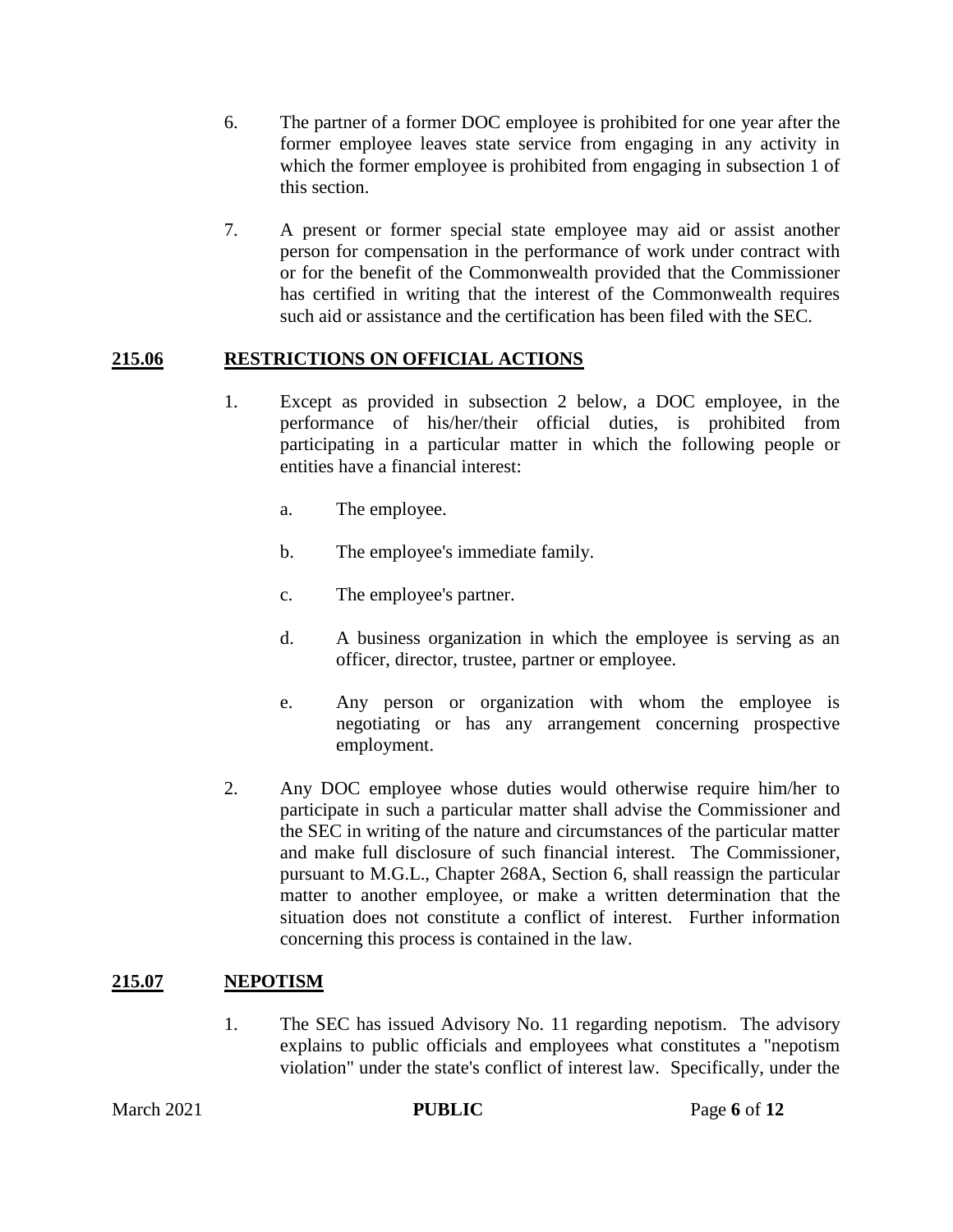law, a DOC employee is prohibited from engaging in the following acts of nepotism:

- a. Hiring an immediate family member.
- b. Any significant involvement in the hiring process regarding a family member (e.g. interviewing or creating a test for applicants).
- c. Any significant involvement in the reappointment, promotion, reclassification, demotion, or firing of an immediate family member.
- d. Determining a family member's salary including approving "automatic" increases such as annual step increases.
- e. Conducting a job performance review of a family member.
- f. Day-to-day supervision of a family member.
- g. Delegating the task of dealing with an immediate family member to a subordinate.
- 2. All DOC employees are advised that certain relatives such as cousins, aunts and nephews are not immediate family members for purposes of the conflict of interest law. As such, actions employees may take regarding said kinds of relatives would not constitute a nepotism violation. However, actions DOC employees may take regarding these relatives may violate the standards of conduct section of the conflict law (see 215.02 1 (c) of this policy). Therefore, DOC employees shall notify the Commissioner in writing of any family relationship that may violate the standards of conduct section. A copy of the notification shall be filed by said employees with the SEC.

## **215.08 FINANCIAL INTERESTS IN STATE CONTRACTS**

- 1. A DOC employee is prohibited from having a direct or indirect financial interest in a contract made by a state agency. Employment also constitutes a contract with the state. Therefore, generally, a DOC employee is prohibited from holding more than one paid position with a state agency.
- 2. The prohibition in subsection 1 above does not apply if the financial interest of the employee consists of the ownership of less than one percent of the stock of a corporation. There are a number of other exemptions to this prohibition which are set forth in M.G.L., Chapter 268A, Section 7.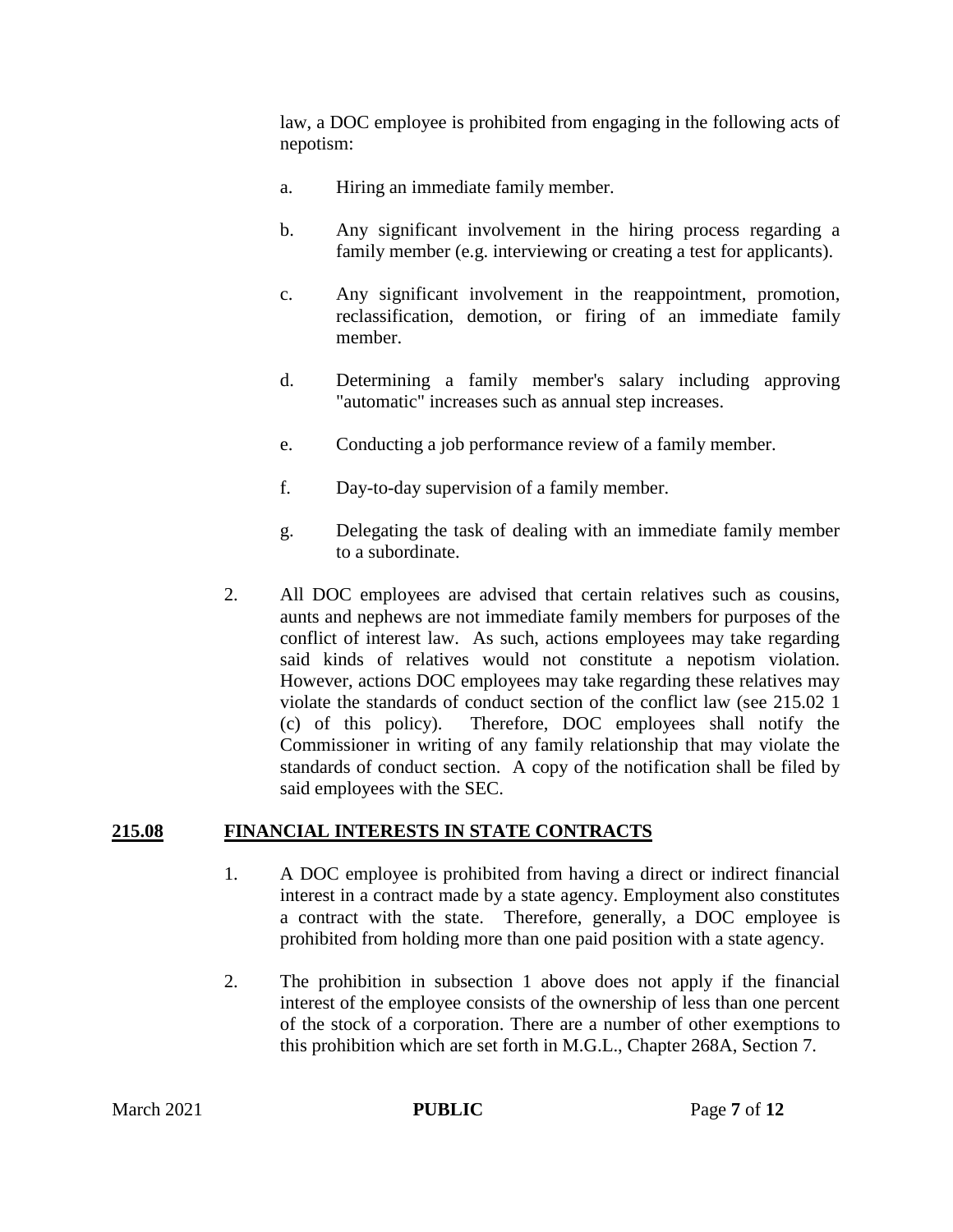### **215.09 FINANCIAL DISCLOSURE**

- 1. In accordance with M.G.L., Chapter 268B, each DOC employee in a major policy-making position is required to file an annual Statement of Financial Interests with the SEC. This includes, but is not limited to, such positions as commissioner, deputy commissioner, assistant deputy commissioners, superintendents and major division heads.
- 2. Each year in accordance with 930 CMR 2.00, State Ethics Commission Regulations on the Designations of Public Employees, the Commissioner is required to submit a list of major policy-making positions within the DOC and identify all employees who are or have been in those positions for 30 days or more during the reporting year. Prior to this, the Commissioner shall notify each individual so designated and inform him/her that he/she is obligated to file a Statement of Financial Interests with the SEC on or before May 1st for the preceding calendar year.

The State Ethics Commission shall furnish each such individual with a package of materials necessary for compliance with financial disclosure requirements.

3. In addition, in accordance with 930 CMR 2.00, the Commissioner is required to submit to the Ethics Commission the names of DOC employees newly appointed (during the middle of the calendar year) to major policy-making positions for addition to the DOC list of major policy-making positions.

Prior to this, the Commissioner shall notify said individuals that they are obligated to file a Statement of Financial Interests with the SEC within 30 days of assuming the major policy-making position. The SEC shall furnish each individual with a package of materials necessary for compliance with financial disclosure requirements.

- 4. A designated DOC employee must report information such as the following on his/her/their financial disclosure form:
	- a. Income and any outside private employment.
	- b. Business ownership and equity.
	- c. Associations with business and non-government entities.
	- d. Real property owned in Massachusetts, investment and rental properties, real property transfers, mortgage loan information, and mortgage receivable information.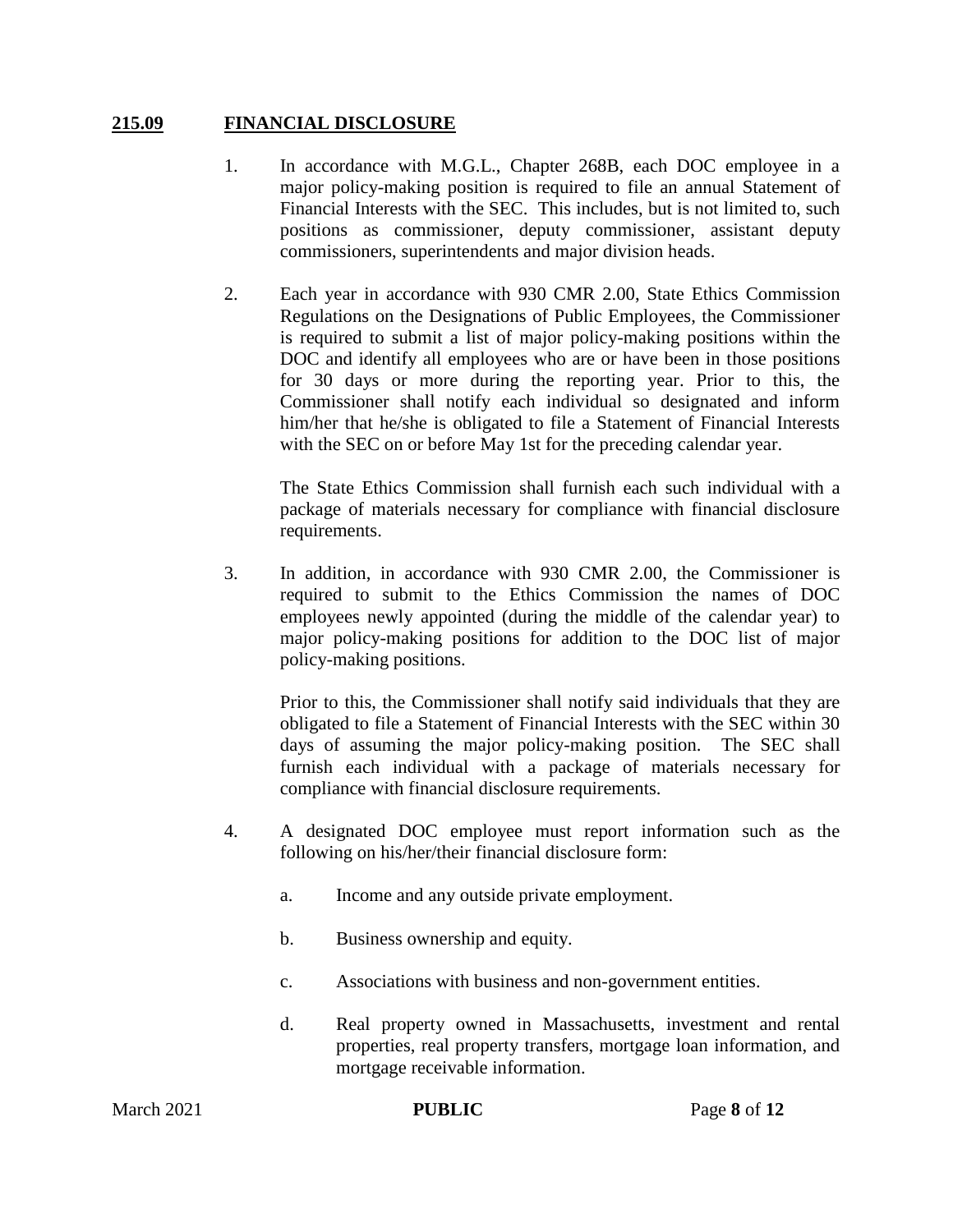- e. Securities and investments.
- f. Gifts, honoraria and reimbursements.
- g. Certain information pertaining to family members (e.g., spouses and any dependent children residing in the filer's household must disclose where they work).

**NOTE:** The foregoing is intended to provide a summary of the kinds of information that an employee must report. Exact descriptions of what must be reported are contained in the Instructions for Filing Statements of Financial Interests and on the Statement Form itself.

## **215.10 POLITICAL ACTIVITIES**

- 1. In accordance with M.G.L., Chapters 55 and 56 and except as provided in subsection 2 of this section, a DOC employee is prohibited from:
	- a. Directly or indirectly soliciting money or anything of value for a political campaign or for any other political purpose.
	- b. Giving money or other things of value to a person in the service of the Commonwealth for a political purpose.
	- c. Soliciting money or other things of value in a public building for a political campaign or for any other political purpose.
	- d. Discharging, promoting or demoting an officer or employee of the DOC for a political reason.
	- e. Using his/her/their official authority to coerce political action or interfere with an election.
- 2. Massachusetts law does not prohibit a DOC employee from working in a political campaign generally, or giving money or other things of value to an official campaign committee. Also, state law does not prohibit a person employed by the DOC from seeking elective office, although DOC policy prohibits an employee seeking such office in cases that pose an appearance of conflict of interest. Any employee seeking elective office shall notify the Commissioner of his/her/their intent.
- 3. In accordance with federal law (5 USC 7301 et seq., the Hatch Act), a DOC employee whose principal employment is connected with an activity which financed in whole or in part by federal funds is prohibited from: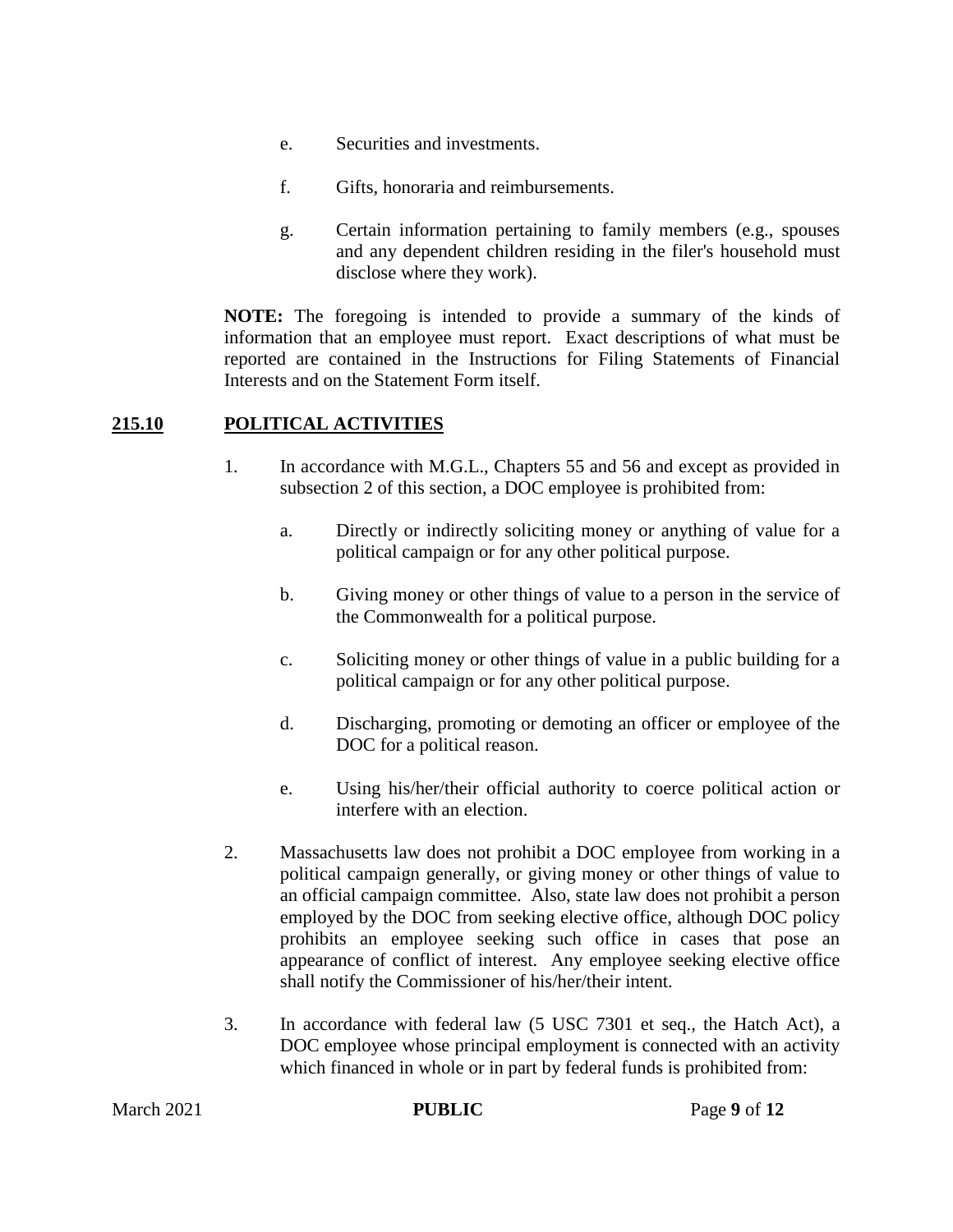- a. Using official authority or influence for the purpose of interfering with or affecting the result of an election or a nomination for elective office.
- b. Attempting to coerce, command, or advise a state or local officer or employee to pay, lend, or contribute anything of value to a party, committee, organization, agency or person for political purpose.
- c. Being a candidate for office, except on a non-partisan election.

## **215.11 PENALTIES**

The conflict of interest and financial disclosure laws described in the preceding sections carry both civil and criminal penalties. Criminal penalties include fines of up to \$5,000 and imprisonment of up to three years, and civil penalties include fines of up to \$2,000. In addition, disciplinary action may be taken by the DOC. More detailed information is contained in the applicable statutes.

### **215.12 EXECUTIVE OFFICE OF PUBLIC SAFETY POLICY REGARDING OUTSIDE CONSULTING AND EMPLOYMENT**

- 1. Prior to commencing or continuing consulting or outside employment (including teaching), each DOC employee holding a major policy-making position shall obtain the prior written consent of the Secretary of Public Safety for such consulting or outside employment. For this purpose, the term "major policy-making position" shall have the same meaning as it does in M.G.L., Chapter 268B (i.e.: a person required to file an annual Statement of Financial Interest).
- 2. Any such employee who has engaged in consulting or outside employment (including teaching) shall transmit a copy of his/her/their Statement of Financial Interests to the Executive Office of Public Safety's General Counsel when, or promptly after, it is filed with the SEC.

## **215.13 AMERICAN CORRECTIONAL ASSOCIATION CODE OF ETHICS**

- 1. The Massachusetts DOC subscribes to the American Correctional Association Code of Ethics as specified in subsection 2 below.
- 2. Preamble: The American Correctional Association expects of its members unfailing honesty, respect for the dignity and individuality of human beings and a commitment to professional and compassionate service. To this end, we subscribe to the following principles: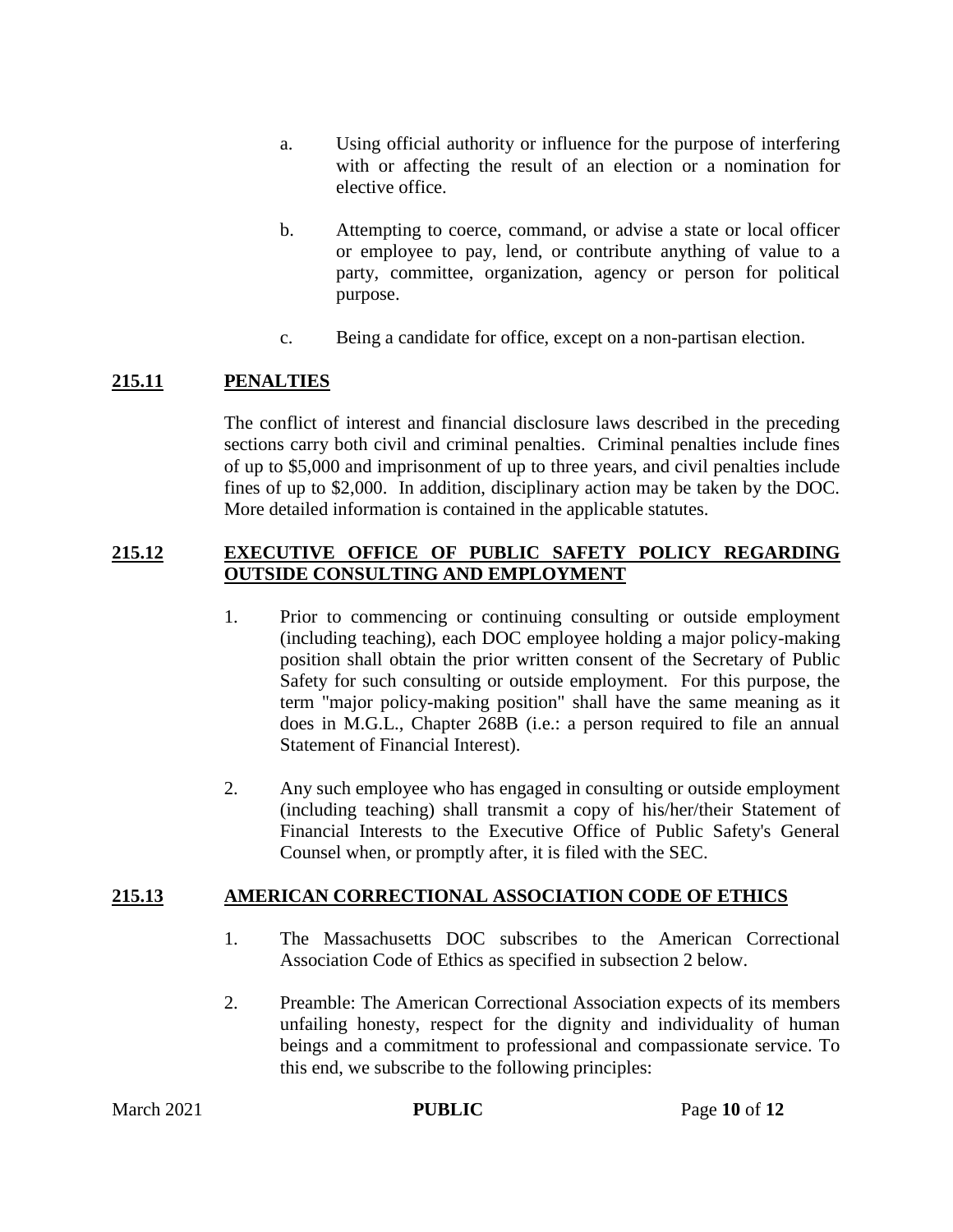- a. Members shall respect and protect the civil and legal rights of all individuals.
- b. Members shall treat every professional situation with concern for the welfare of the individuals involved and with no intent of personal gain.
- c. Members shall maintain relationships with colleagues to promote mutual respect within the profession and improve the quality of service.
- d. Members shall make public criticism of their colleagues or their agencies only when warranted, verifiable and constructive.
- e. Members shall respect the importance of all disciplines within the criminal justice system and work to improve cooperation with each segment.
- f. Members shall honor the public's right to information and share information with the public to the extent permitted by law subject to the individuals' right to privacy.
- g. Members shall respect and protect the right of the public to be safeguarded from criminal activity.
- h. Members shall refrain from using their positions to secure personnel privileges or advantages.
- i. Members shall refrain from allowing personal interest to impair objectivity in the performance of duty while acting in an official capacity.
- j. Members shall refrain from entering into any formal or informal activity or agreement which presents a conflict of interest or is inconsistent with the conscientious performance of duties.
- k. Members shall refrain from accepting any gifts, services, or favors that is or appears to be improper or implies an obligation inconsistent with the free and objective exercise of professional duties.
- l. Members shall clearly differentiate between personal views/statements and views/statements/positions made on behalf of an agency or Association.